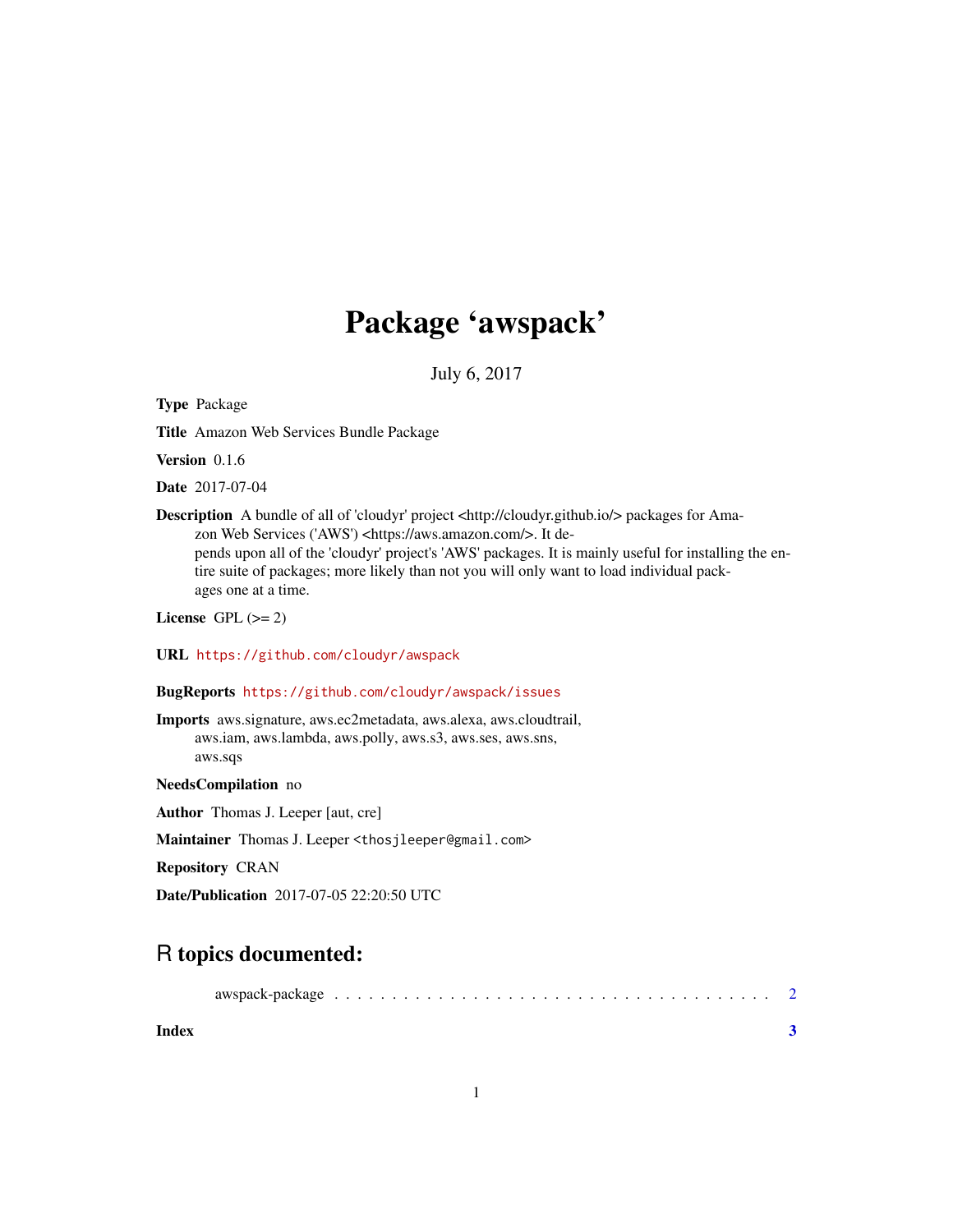<span id="page-1-0"></span>

#### Description

A simple bundler of [the cloudyr project](http://cloudyr.github.io) suite of packages for Amazon Web Services (AWS). It imports all functions from all of the AWS packages into its own namespace and exports them. If you only want functions from a specific package, load the individual package instead.

#### Author(s)

Thomas J. Leeper <thosjleeper@gmail.com>